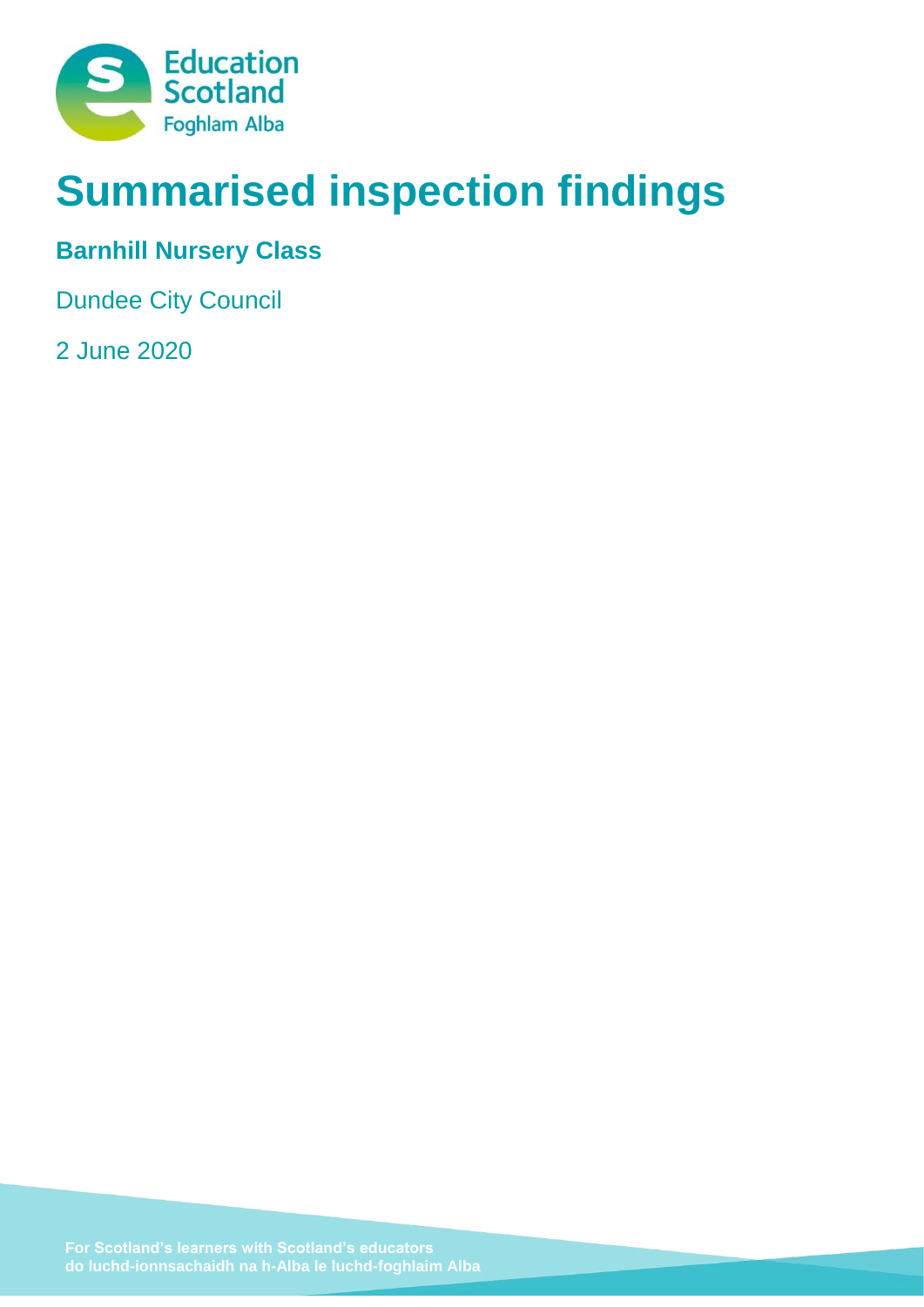## Key contextual information

Barnhill Primary School nursery class is integral to the school. It is registered to provide early learning and childcare (ELC) for 50 children aged three, to those not yet attending primary school. At the time of inspection, there were 82 children accessing up to 600 hours of funded ELC though a variety of attendance patterns. The purpose built accommodation consists of a large playroom that has direct access to an outdoor area. The depute headteacher has line management responsibility and is well supported by the part-time nursery teacher and the full-time senior early years practitioner (SEYP). The teacher and SEYP both joined the team in August 2019.

| 1.3 Leadership of change                                                                                                                                                                                                                                                                                                                                                                                                                                             | good |
|----------------------------------------------------------------------------------------------------------------------------------------------------------------------------------------------------------------------------------------------------------------------------------------------------------------------------------------------------------------------------------------------------------------------------------------------------------------------|------|
| This indicator focuses on working together at all levels to develop a shared vision for change<br>and improvement which reflects the context of the setting within its community. Planning for<br>continuous improvement change should be evidence-based and clearly linked to strong<br>self-evaluation. Senior leaders should ensure that the pace of change is well judged and<br>appropriate to have a positive impact on outcomes for children. The themes are: |      |
| developing a shared vision, values and aims relevant to the setting and its community<br>strategic planning for continuous improvement                                                                                                                                                                                                                                                                                                                               |      |

implementing improvement and change

The setting has recently reviewed its vision values and aims with children, parents and staff. The values of 'believe, respect, include, learn and achieve and look after each other' (BRILL) are shared with the school. Staff display and illustrate these with photographic examples to make these meaningful to the children.

- The team has undergone a number of changes recently and the newly formed team is working very well together. They have undertaken professional learning and have carried out good practice visits to create a nursery standard for the quality of learning at Barnhill nursery. This supports further a shared understanding of pedagogy and a consistency in high quality approaches to the delivery of ELC across the team. As a result, the quality of the learners' experiences is very good.
- $\blacksquare$  Almost all practitioners have leadership roles that link to the improvement plan and practitioners' interests and skills. These include outdoor learning, developing learning journals, cycling skills and programmes to support children's early literacy skills. Practitioners are proud of their leadership roles and talk passionately about the difference this is making to improve outcomes for children and families. They should develop ways to evidence the impact of leadership roles on improved outcomes for children more consistently. This will enable them to share and celebrate improvements with all stakeholders.
- **n** All practitioners undertake professional learning. They engage in professional reading and research and they value the commitment from senior leaders to enable them to attend relevant training courses and make good practice visits to other settings. They share their learning with their colleagues at weekly team meetings. This is supporting them to build consistent approaches across the team and to take forward their leadership responsibilities effectively.
- n Staff have made an early start in providing children with leadership roles. Children help to prepare snack, carry out risk assessments and set tables for lunches. Practitioners should build on this and develop leadership roles more fully across the nursery, building children's confidence and giving them more responsibility.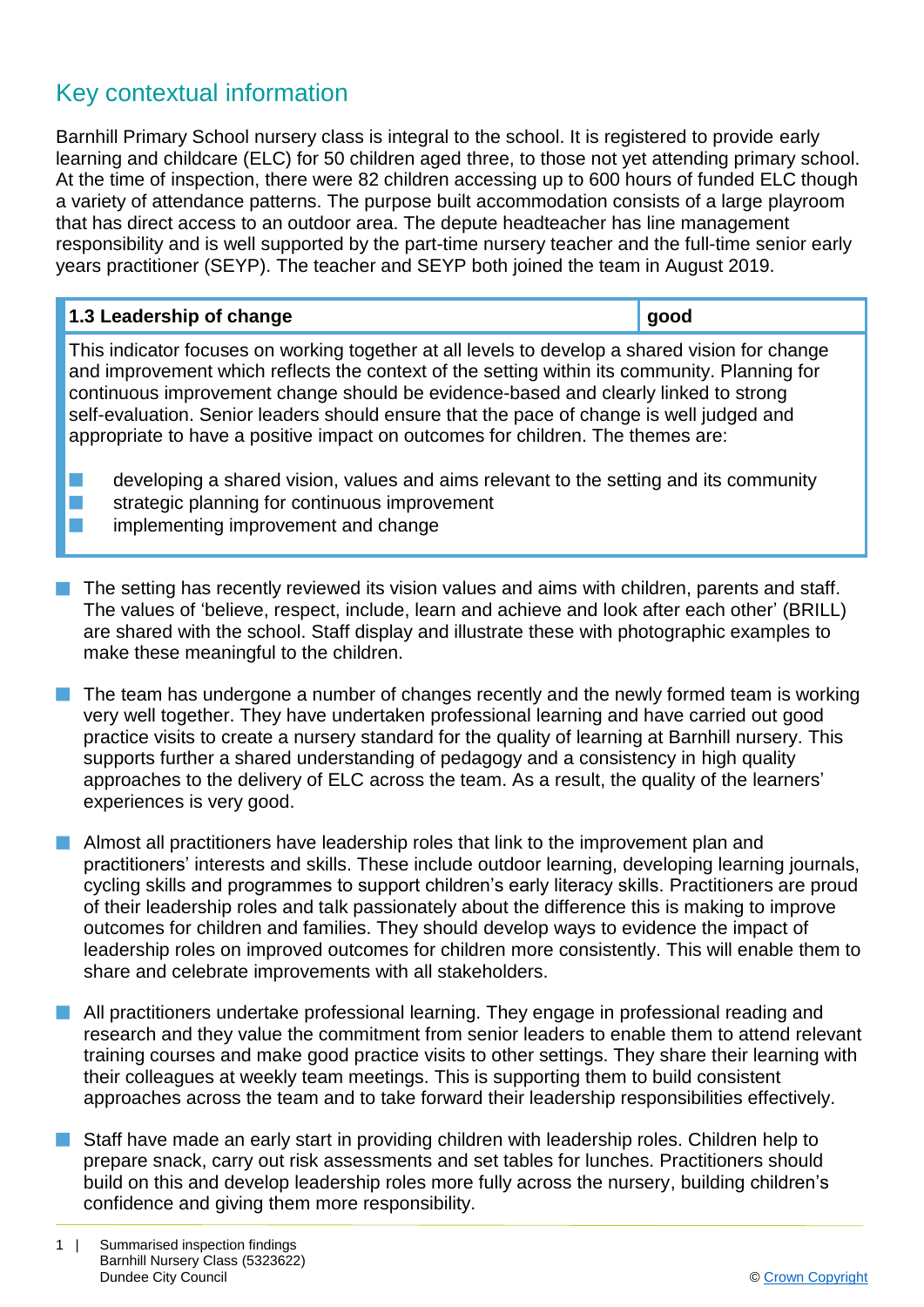The leadership team and staff have correctly identified appropriate priorities to improve the nursery over time. Staff have clearly outlined these priorities within the improvement plan. Staff are clear about how their work contributes to achieving the identified improvement priorities. Almost all practitioners are very reflective and engage regularly in self-evaluation activity. They should make greater use of national guidance documents. This would support staff in identifying accurately successes and areas for improvement. Senior leaders should establish a regular and robust system for monitoring the impact of improvements.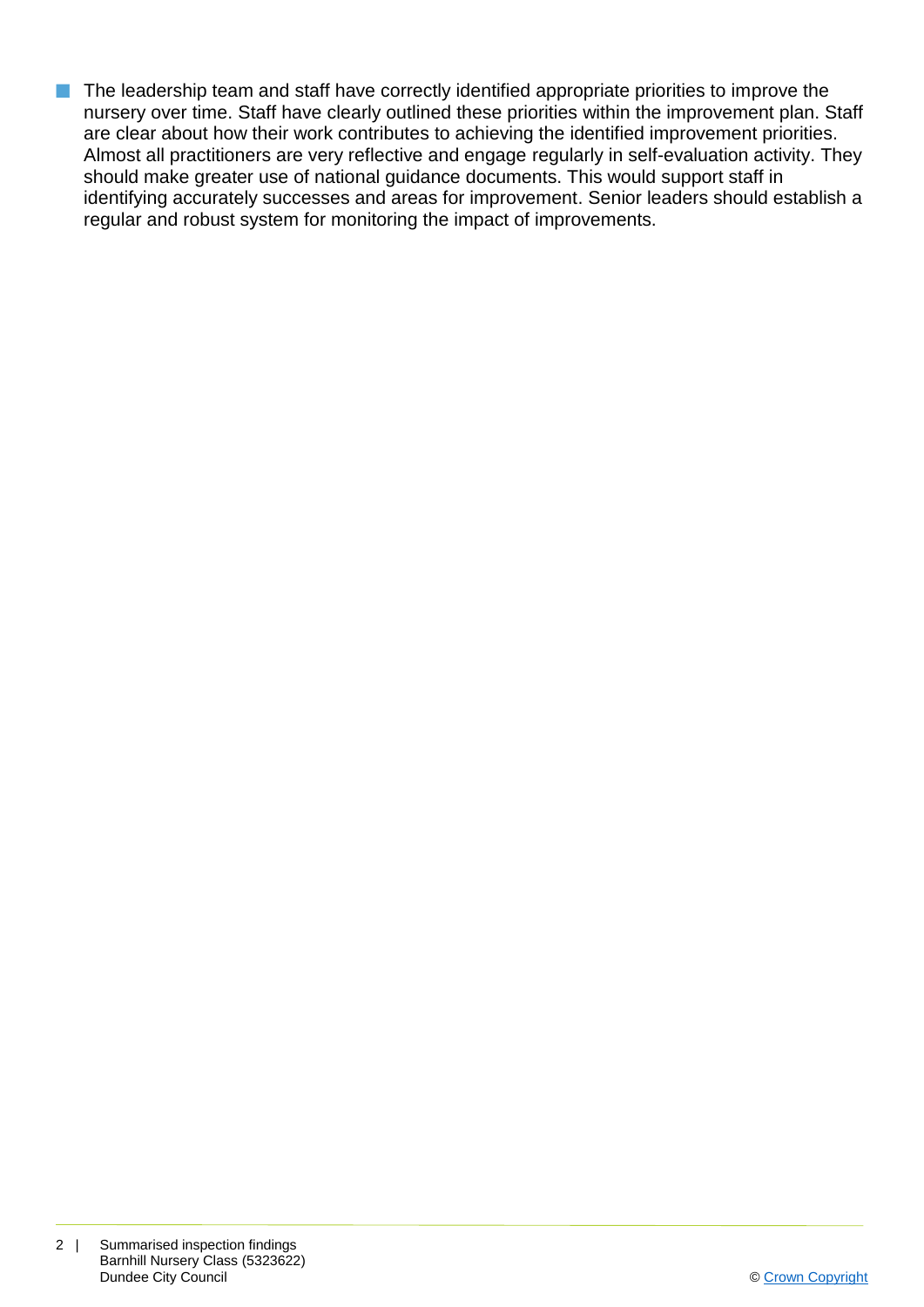| 2.3 Learning, teaching and assessment                                                                                                                                                                                                                                                                                                                                                                                                                               | very good |  |
|---------------------------------------------------------------------------------------------------------------------------------------------------------------------------------------------------------------------------------------------------------------------------------------------------------------------------------------------------------------------------------------------------------------------------------------------------------------------|-----------|--|
| This indicator focuses on ensuring high quality learning experience for young children. It<br>highlights the importance of a very good understanding of child development and early learning<br>pedagogy. Effective use is made of observation to inform future learning and identify the<br>progress made. Children are involved in planning for their own learning. Together these ensure<br>children's successes and achievements are maximised. The themes are: |           |  |
| learning and engagement<br>quality of interactions                                                                                                                                                                                                                                                                                                                                                                                                                  |           |  |

- effective use of assessment planning, tracking and monitoring
- **Peractitioners have created a rich nursery environment that inspires and motivates children to** be curious and engage in deep learning opportunities through play. They plan engaging experiences and question children well to encourage inquiry and scaffold children's learning and development. The provision of open space, soft lighting, a wide range of objects, stimulating materials and loose parts encourage children's discovery and development of critical thinking skills.
- **n** There are warm, nurturing relationships between children, families and practitioners. All children are happy and engage well in learning during their play. They have a very good understanding of rules and routines. As a result, almost all children are secure and settled.
- Practitioners plan well for activities for the key groups to give a balance of experiences across the week. They offer spontaneous and planned, purposeful play contexts which are responsive to children's interests. Practitioners should continue to evaluate group times to ensure these meet the needs of all children.
- Practitioners provide a range of digital electronic toys and educational games to promote literacy, numeracy and health and wellbeing. Children also access the interactive whiteboard to research facts in order to increase their knowledge and understanding of the world around them. Practitioners should continue to extend opportunities for children to develop creativity skills through technology. For example, they would benefit from learning from older children by being involved in the school digital leaders team.
- **n** Practitioners plan well to extend children's interests and they document this in planning folders. As planned, senior leaders and practitioners should continue to review their current planning formats to make the planning more visible for children.
- Practitioners have developed children's learning journals to make them more relevant and meaningful to children and their families. They make good use of photographs and observations to record specific learning. The feedback from families is very positive and learning journals are highly valued for the quality of the information they contain. Practitioners should ensure that they identify clearly next steps in learning and share these appropriately with children. Practitioners provide parents with regular information about their child's progress. They have ready access to their child's learning journal, they talk daily with practitioners at drop off and pick up times. They have a more formal meeting with their child's key worker twice a year.
- Practitioners monitor the development of children's individual skills in developing literacy, numeracy, health and wellbeing. These include previously identified Curriculum for Excellence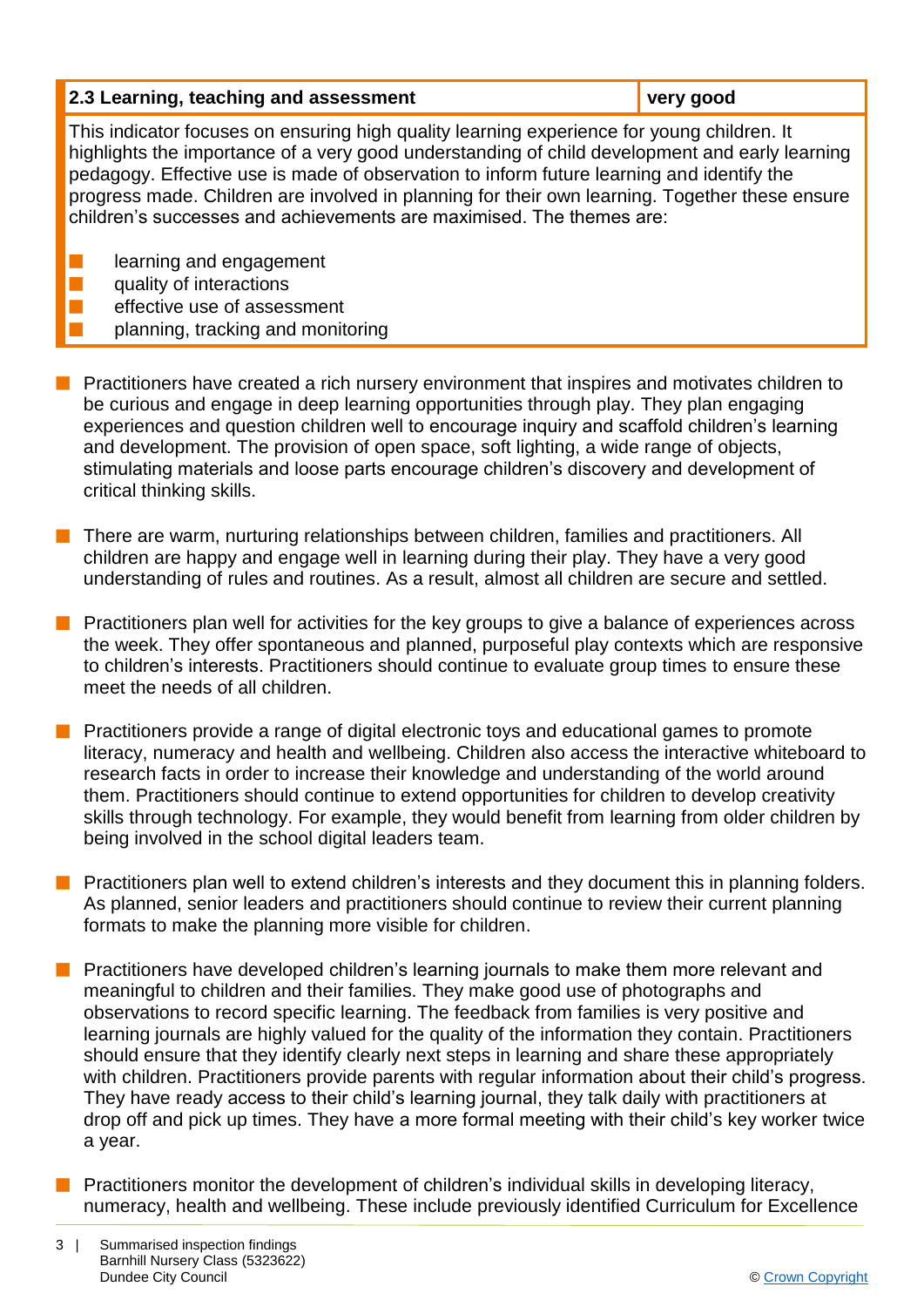experiences and outcomes, I-can statements, literacy and numeracy targets and group learning intentions. Senior managers and practitioners should streamline these in order to support practitioners to use assessments more effectively to secure improved outcomes for all children.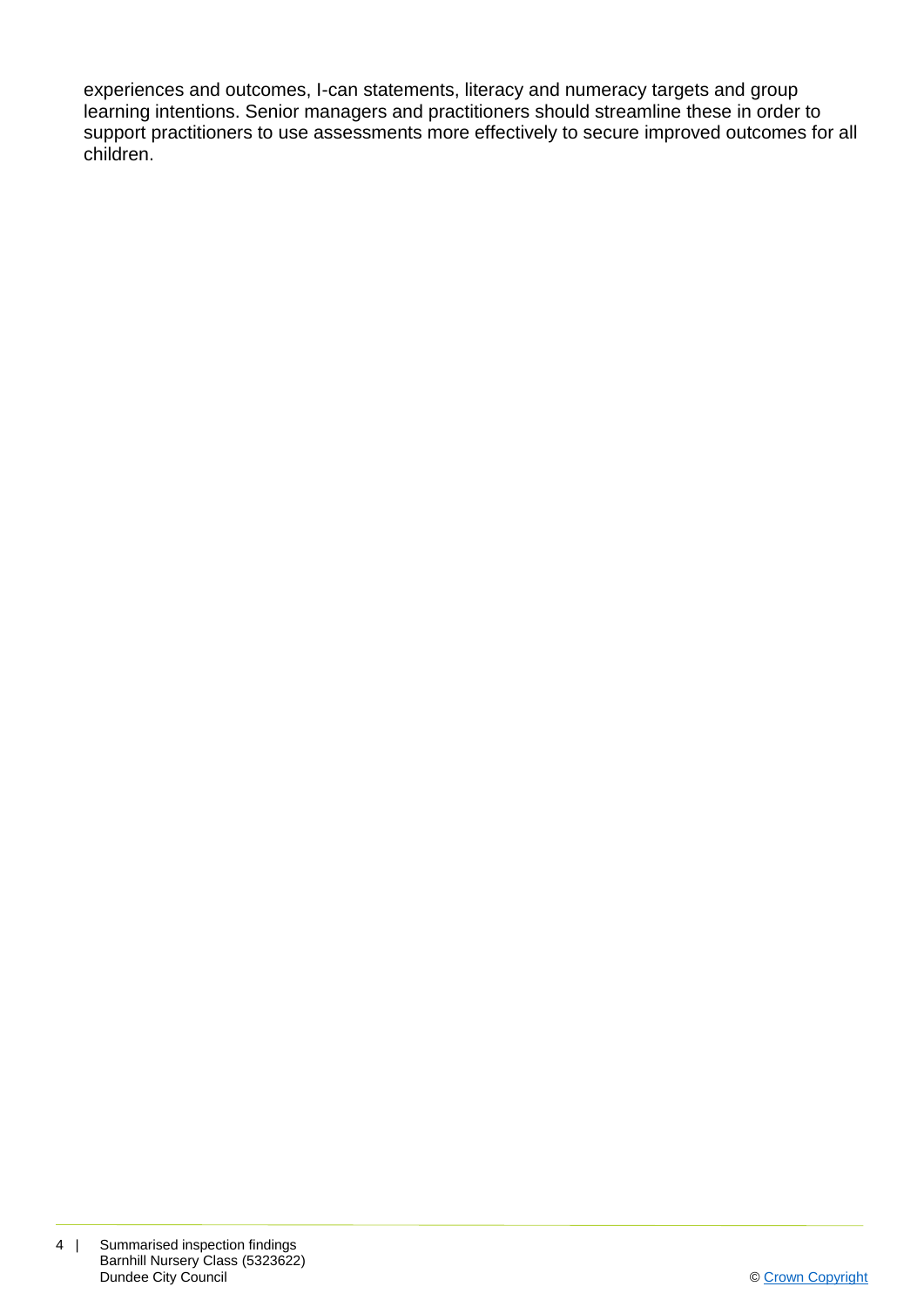#### **2.2 Curriculum: Learning and developmental pathways**

- **n** Senior leaders and practitioners should work with children, families and community partners to create a curriculum rationale that explores the setting's uniqueness and reflects their changing needs. The curriculum rationale should reflect the value placed on relationships within the setting. It should also further develop global citizenship into the school and wider community, for example nursery children supporting 'The Butterfly Café'. Senior leaders should measure the impact that the community can have on improving children's learning.
- Senior leaders and practitioners plan learning using a variety of learning intentions. They should engage further in professional discussion to ensure the patterns of children's individual needs and the principles of curriculum design are at the centre of the planning process.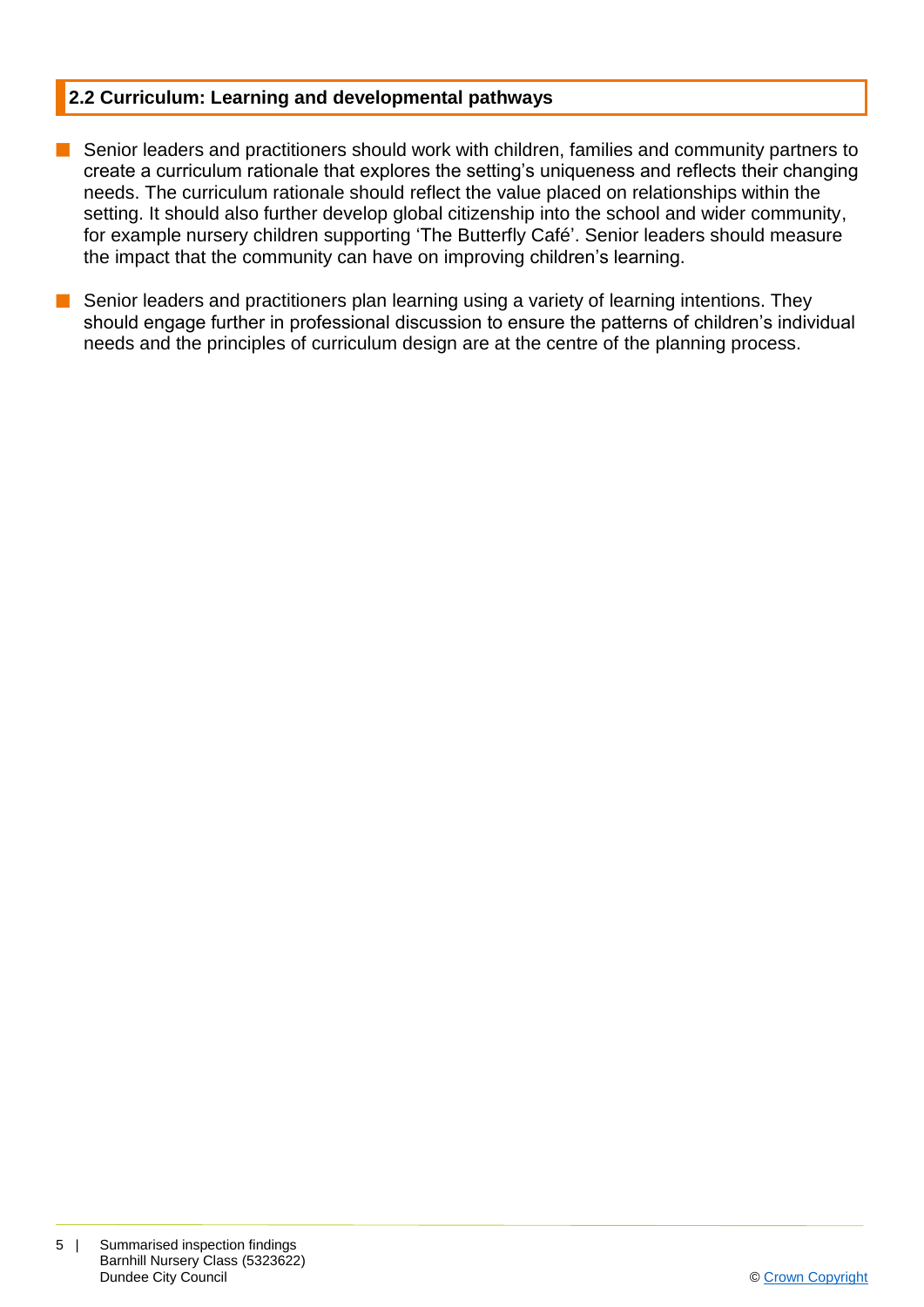#### **2.7 Partnerships: Impact on children and families – parental engagement**

- $\blacksquare$  Senior leaders and practitioners are aware of the benefits of working in partnership with families. They invite families to become involved in children's learning in the setting through attending activity sessions with their children. This is enabling families to have a better understanding of children's learning within the setting. A few parents report that this enables them to provide a better range of activities to support their child's learning at home. Practitioners are aware of the number of families who cannot attend sessions during the working day and provide evening sessions for them. For example, they provide bedtime story session for children and parents in the evening. They should develop further the use of social media to support engagement with working parents. Practitioners should consider ways to make better use of the skills and interests of families to enrich children's learning in the setting.
- **n** Practitioners have developed 'home learning bags' to support learning at home. The bags contain activities to support learning across the curriculum with suggestions of ways to extend learning further.
- **n** Practitioners use questionnaires and the parent focus group to gather feedback from families to support with self-evaluation. This supports families to contribute effectively to school improvement.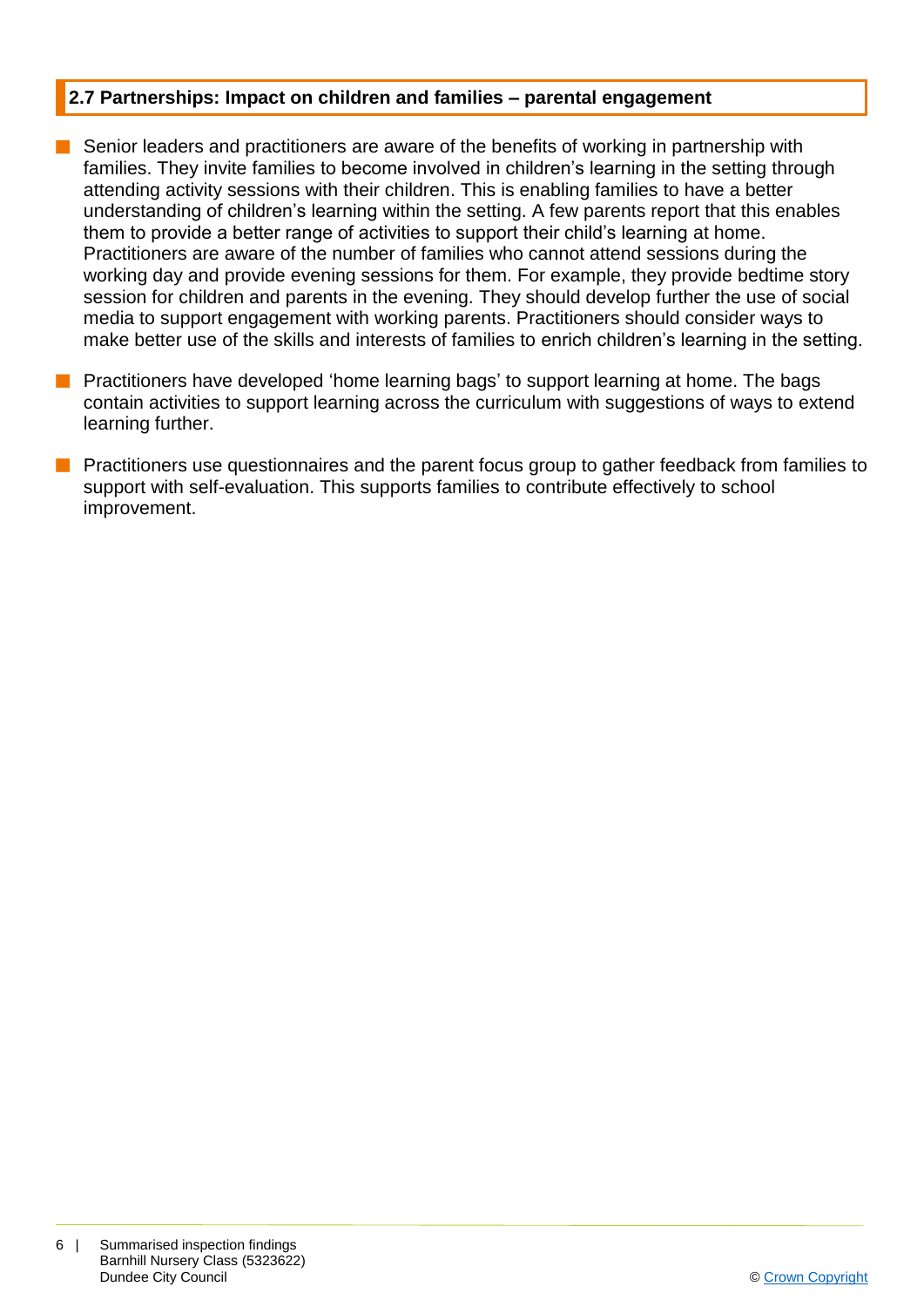### **2.1 Safeguarding**

**n** The school submitted self-evaluation information related to child protection and safeguarding. Inspectors discussed this information with relevant staff and, where appropriate, children. In addition, inspectors examined a sample of safeguarding documentation. At the time of the inspection, there were no identified areas for development.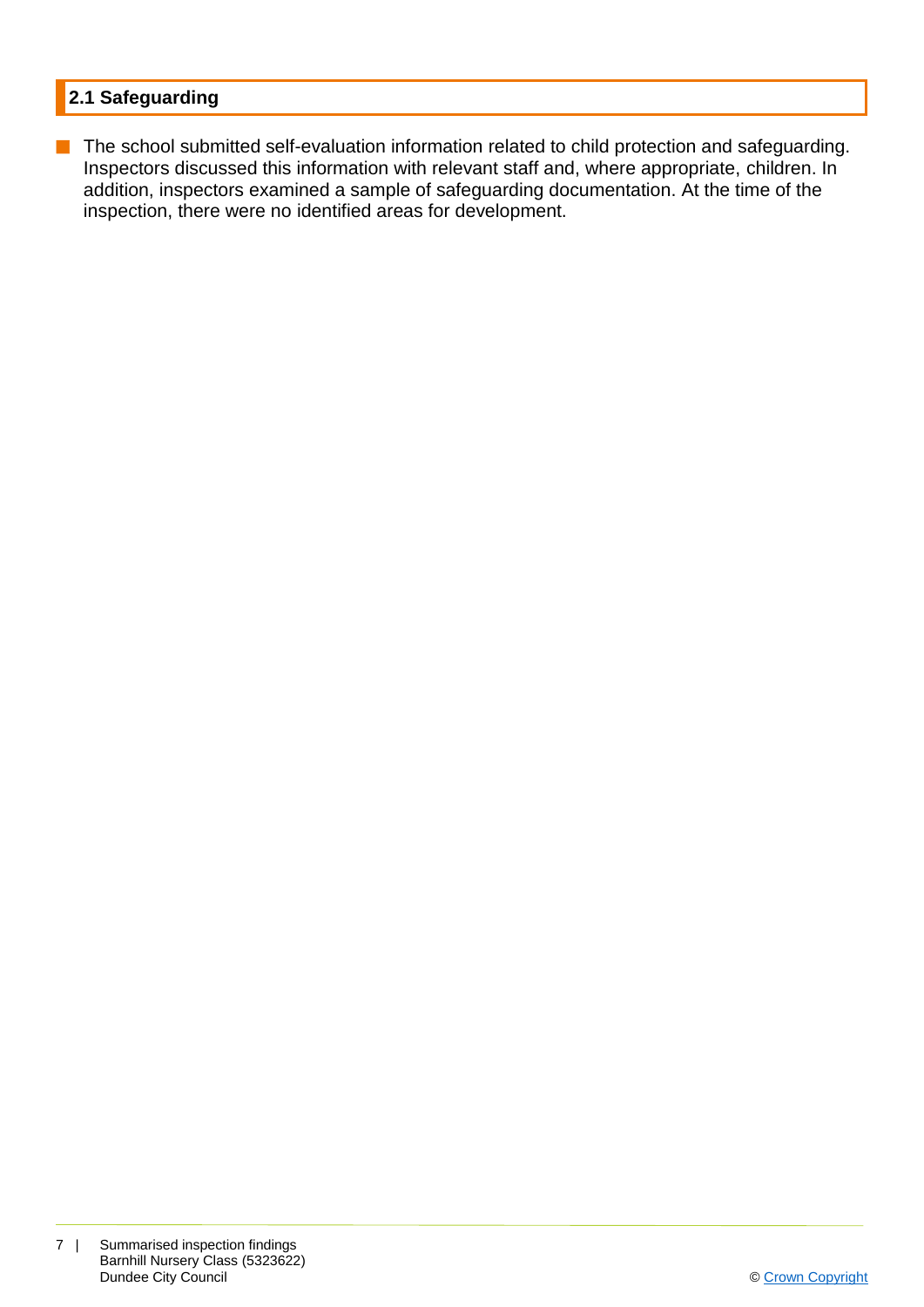#### **3.1 Ensuring wellbeing, equality and inclusion gives good**

This indicator reflects on the setting's approach to children's wellbeing which underpins their ability to achieve success. It highlights the need for policies and practices to be well grounded in current legislation and a shared understanding of the value of each individual. A clear focus on wellbeing entitlements and protected characteristics supports all children to be the best they can be and celebrates their successes and achievements. The themes are:

 $\blacksquare$  wellbeing

 $\blacksquare$  fulfilment of statutory duties

## $\blacksquare$  inclusion and equality

- **n** Practitioners have established strong, positive, nurturing relationships with children and their families. Practitioners value each child as an individual and this supports children to feel included, engaged and involved in the life of the setting.
- $\blacksquare$  The setting uses a key worker approach to build strong relationships and attachments. Practitioners welcome children in their key worker group each morning and make time for children to have an emotional check in. Practitioners use a variety of soft furnishings and lighting to provide cosy, quiet spaces. Children use these spaces well to rest and relax in small groups. There is a range of books that support children to learn about their emotions and the feelings of others. Almost all children are developing friendships and almost all practitioners actively promote positive behaviour.
- **n** Practitioners have a good understanding of children's rights and the wellbeing indicators. They support children to develop their understanding of how to keep safe, for example and when using tools and balance bikes. They provide high quality experiences for children at snack and meal times. They encourage children to develop good social skills and develop a good awareness of the importance of hygiene routines. There is daily free flow access to the outdoor area where children benefit from fresh air and exercise and develop physical skills. Practitioners value children's ideas and opinions and consult them about changes to the environment. They evaluate the learning provision through a focus on the wellbeing indictors. The displays around the learning environment demonstrate the many ways in which the provision supports children's wellbeing. Practitioners should make this information more accessible to children. They should deepen children's understanding of what it means to be safe, healthy, active, nurturing, achieving, responsible, and respectful and included.
- n Together the senior leaders and the practitioners have a clear understanding of their roles and responsibilities regarding statutory requirements. They undertake professional learning to keep their knowledge and practice up to date.
- Practitioners value cultural diversity and they plan for religious and cultural celebrations across the year. Practitioners should introduce resources that reflect a wider range of cultural backgrounds. They should challenge children's thinking about gender stereotypes.
- **n** Practitioners make good use of observations to identify barriers to learning. They should make better use of the local authority's developmental milestone screening tools to ensure children's needs are identified sooner. Practitioners should ensure they implement effective strategies and interventions to support children's learning when they identify barriers to learning. Practitioners should evaluate the impact of interventions to ensure children make maximum progress in their learning.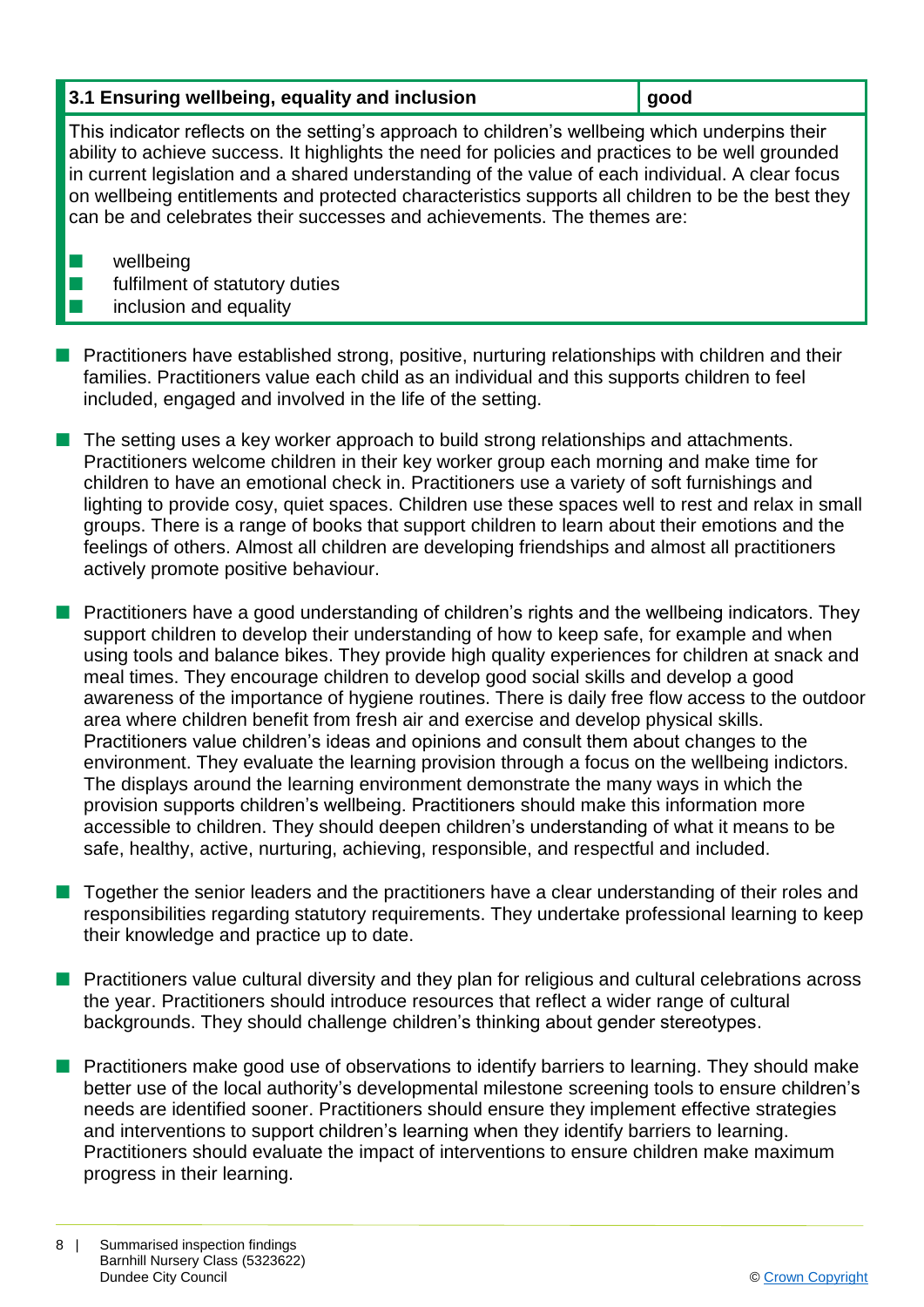**n** All children have a care plan, a learning journal and a pupil progress record in addition to various tracking records. Senior leaders and practitioners should review the systems used to record children's information, to streamline and better organise paperwork. This should support practitioners to have a clearer overview of the progress of individual children. This will help to ensure children who need support can receive timely interventions to address gaps in their learning. Furthermore, it will help identify those children who require further challenge in their learning within the early level.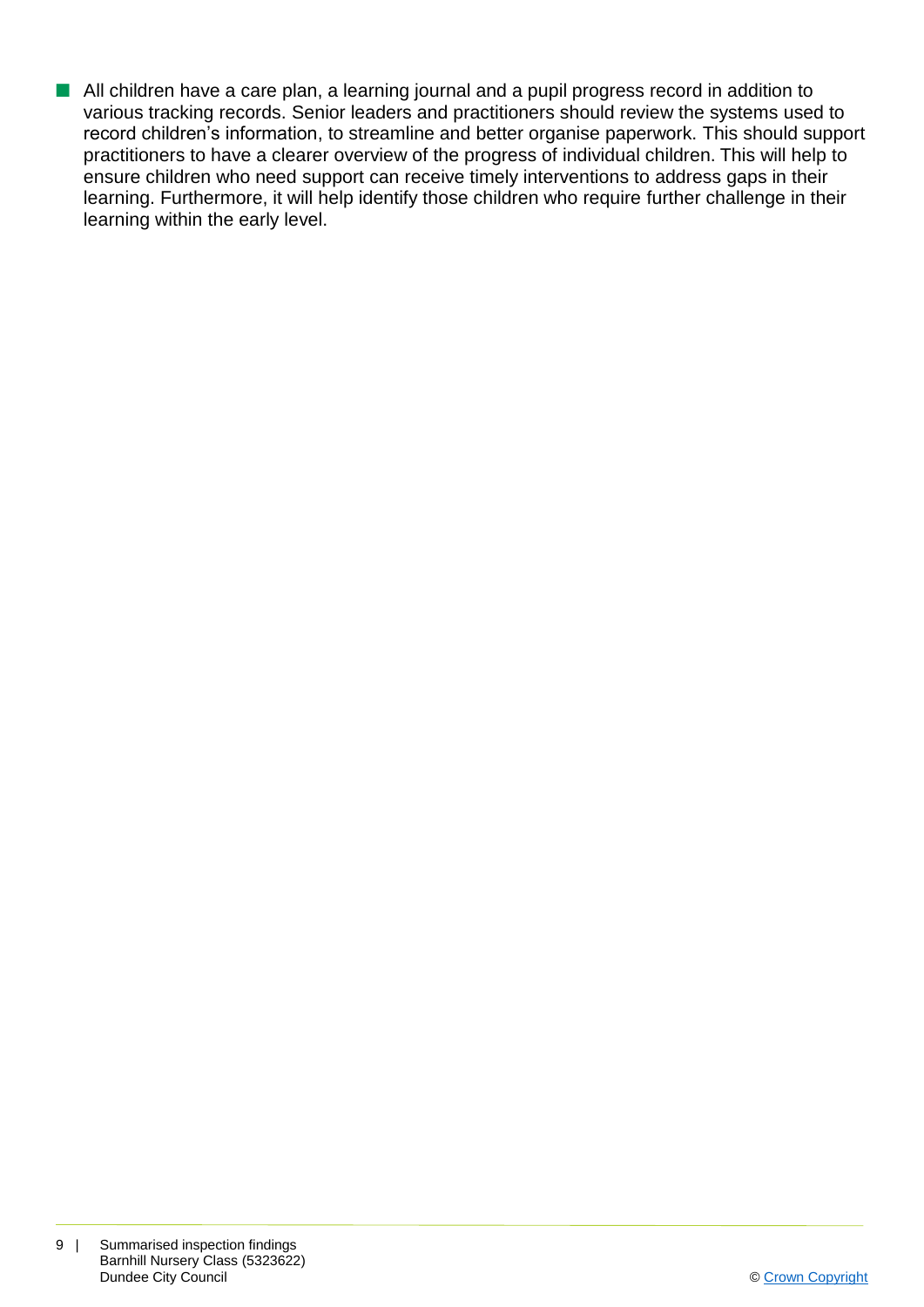## **3.2 Securing children's progress good**

This indicator relates to the development and learning of babies, toddlers and young children. It requires clear understanding of early learning and development and pedagogy. It reflects the integrated way young children learn and the importance of experiences and development happening on an individual basis within a supportive, nurturing and stimulating environment. High quality early learning and childcare contributes significantly to enhancing children's progress and achievement as they grow and learn. It can benefit all children by closing the attainment gap and ensuring equity for all. It is about the holistic nature of development and learning ensuring these foundations are secure in order to achieve future attainment success. The themes are:

- $\blacksquare$  progress in communication, early language, mathematics, and health and wellbeing
- $\blacksquare$  children's progress over time
- $\blacksquare$  overall quality of children's achievement
- $\blacksquare$  ensuring equity for all children

Overall most children are making good progress in literacy, numeracy and health and wellbeing.

- n Most children are confident, resilient, and are independent in their own care routines. They approach adults for help with ease, both within and out with their identified key groups. They independently manage turn taking and confidently share resources. Families report improved outcomes in children's positive behaviours and attachments at home due to effective partnership working and family learning. Almost all children use tools and utensils confidently as they help to prepare snack and throughout spontaneous play. All children participate in outdoor play where they are developing good control of their balance and movement as they move their bodies in a range of ways. Practitioners should continue to involve children in planning and leading their own learning. This will help to empower children to apply, extend and deepen those identified skills through play.
- **n** Children are developing well their skills in oral language, vocabulary, story comprehension, print and phonological awareness. They participate enthusiastically during stories, songs and rhymes, both indoors and out. All children extend their knowledge of Makaton through learning new signs and songs each week. As a result, most children are confident communicators and can articulate their thoughts, ideas and preferences fluently. Most children take pride in sharing their representations and drawings confidently with adults and each other. A stronger focus on early mark making using natural resources and a wider range of tools, particularly outdoors, would help to challenge children to include more detail in drawings and inspire them to become emergent writers.
- Most children are becoming aware of the concepts of shape, size and amounts through engagement with loose parts, transient art and construction. Most children can confidently recognise and name shapes. Practitioners should develop children's vocabulary of three-dimensional objects. Almost all children are developing their understanding of weight and mathematical language as they explore sand, water and the mud area. Most children use programmable toys to develop their sequencing, positional language and problem solving skills. Most children show a good understanding of number. They recognise numbers to ten and beyond. Most children count within ten with accuracy and can sequence numbers easily. Practitioners should ensure there is a range of ways for children to explore bigger numbers in the learning environment to extend their number knowledge. Practitioners should develop further children's awareness of money and coin recognition.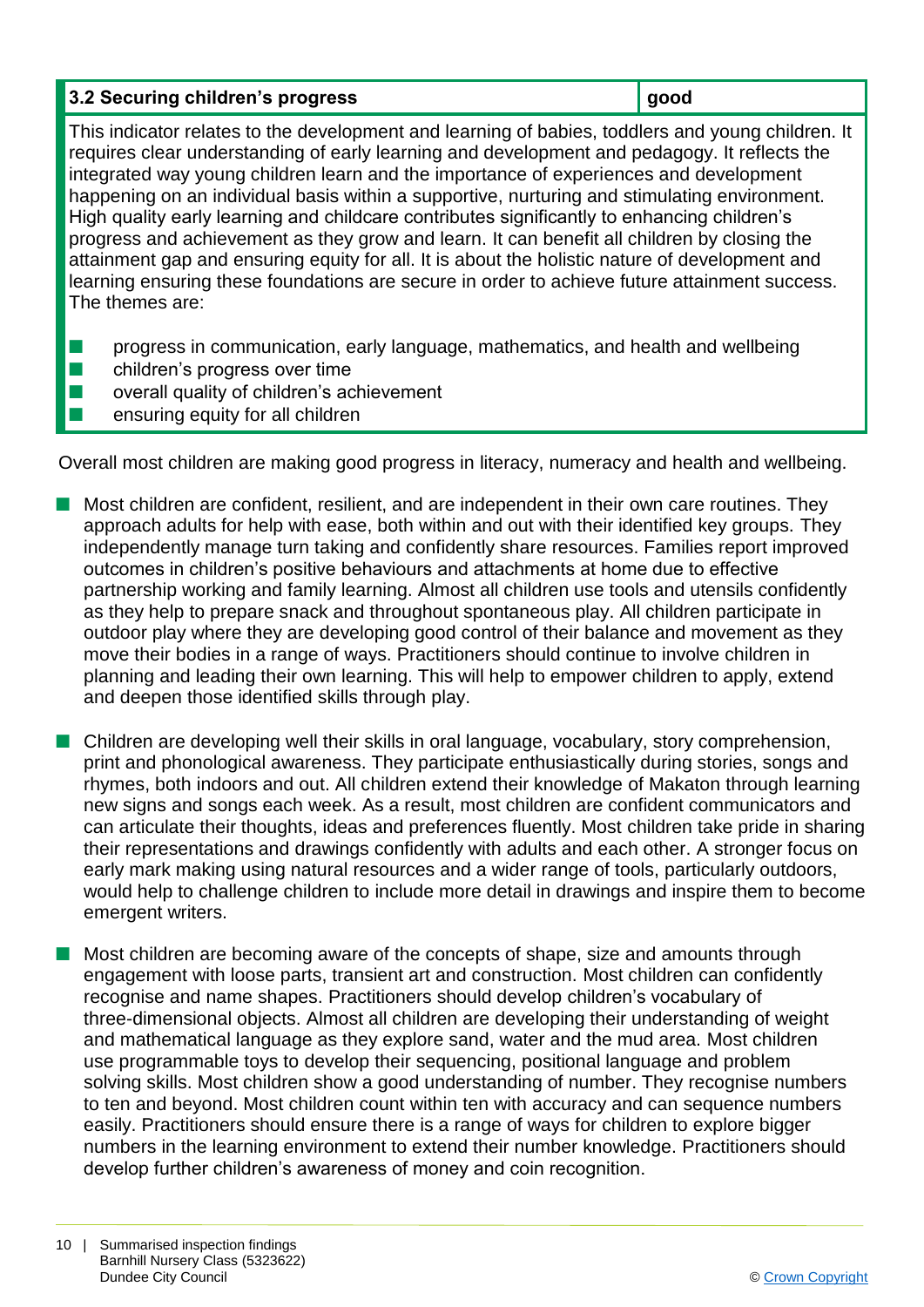- Overall, children are making good progress in their learning. There is clear evidence that over time children continually improve their skills in literacy, numeracy and health and wellbeing. Staff now need to improve the accuracy of their professional judgements on children's progress against the National Benchmarks. Senior leaders should take forward work to improve the process of planning, tracking and monitoring of children's progress to ensure challenge for higher-achieving children.
- **n** Practitioners treat all children and families with respect in a fair and just manner. Practitioners are sensitive to the circumstances of individual families and ways in which they can provide support. Families, where needs have been identified, benefit from additional support from the family support worker and the inclusion outreach worker.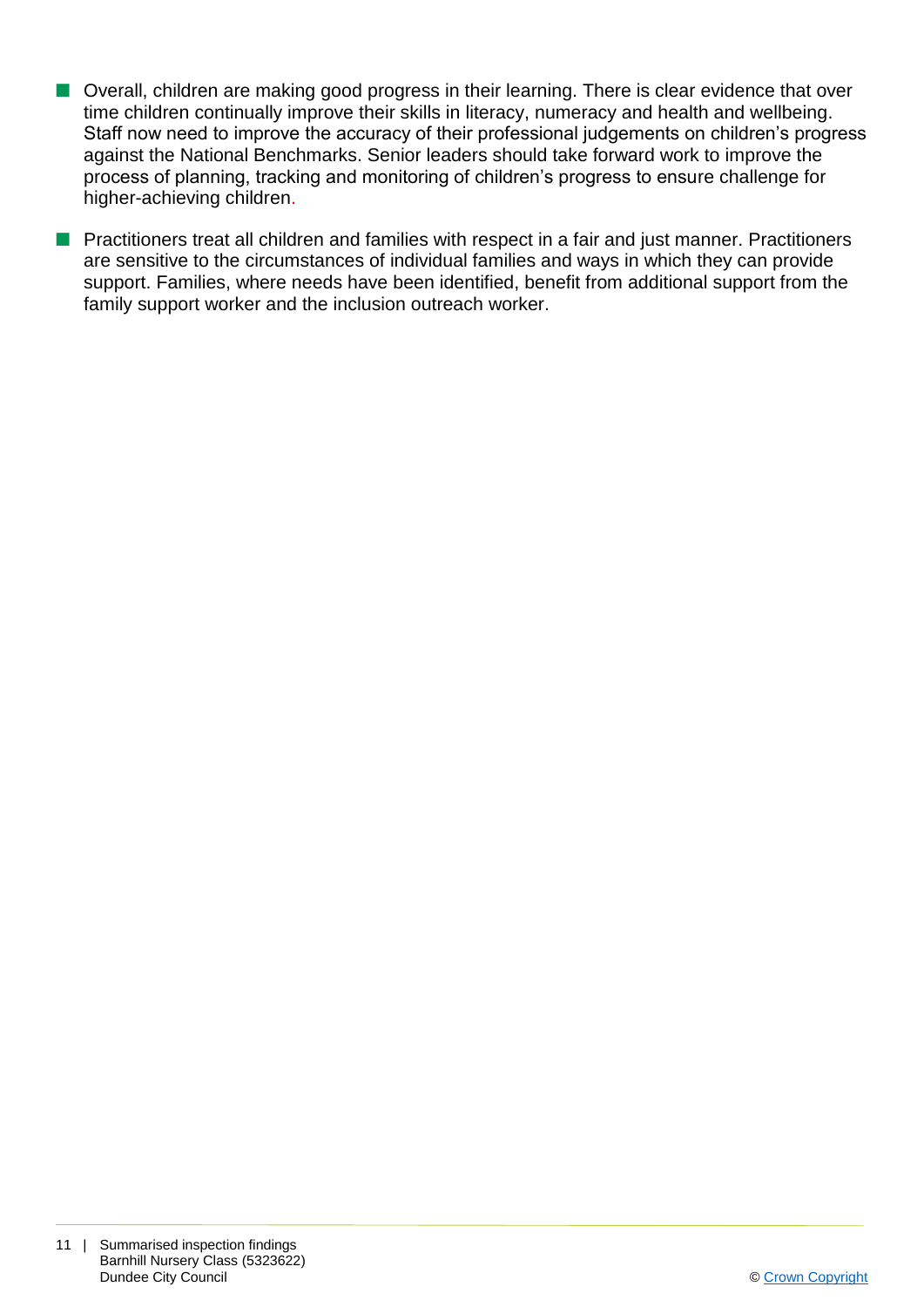## Practice worth sharing more widely

#### **Bedtime Story and Singing Sessions**

The setting recognises the importance of singing and reading with children to develop early literacy skills. Practitioners promote singing and reading at home by providing family learning sessions. However, these were not well attended as many families were at work during the day.

Practitioners surveyed parents to find out what they could do to make these sessions more attractive. The results of the survey highlighted that the times of the story and singing sessions did not meet the needs of working families. Practitioners then provided evening sessions for families. Initially this increased the attendance but families reported that the timings of these sessions made bedtime routines rushed and challenging.

Practitioners reviewed again, what they were offering families. They now provide evening bedtime story and singing sessions. They use soft lighting to create a calm, welcoming environment and children attend ready for bed wearing their pyjamas. This allows children and families to share a range of stories and songs together in a relaxed way. Practitioners use these sessions to develop further families' understanding of the importance of singing songs and reading stories. They place an emphasis on songs and stories that contain repetition and rhyming words to support children to widen their vocabulary.

The bedtime sessions have greatly increased attendance. Feedback from families is very positive about the enjoyment of singing and reading together. A few families report they sing more songs at home as a result of attending the sessions. All families report that children go home calm and ready for a peaceful night's sleep after the bedtime sessions.